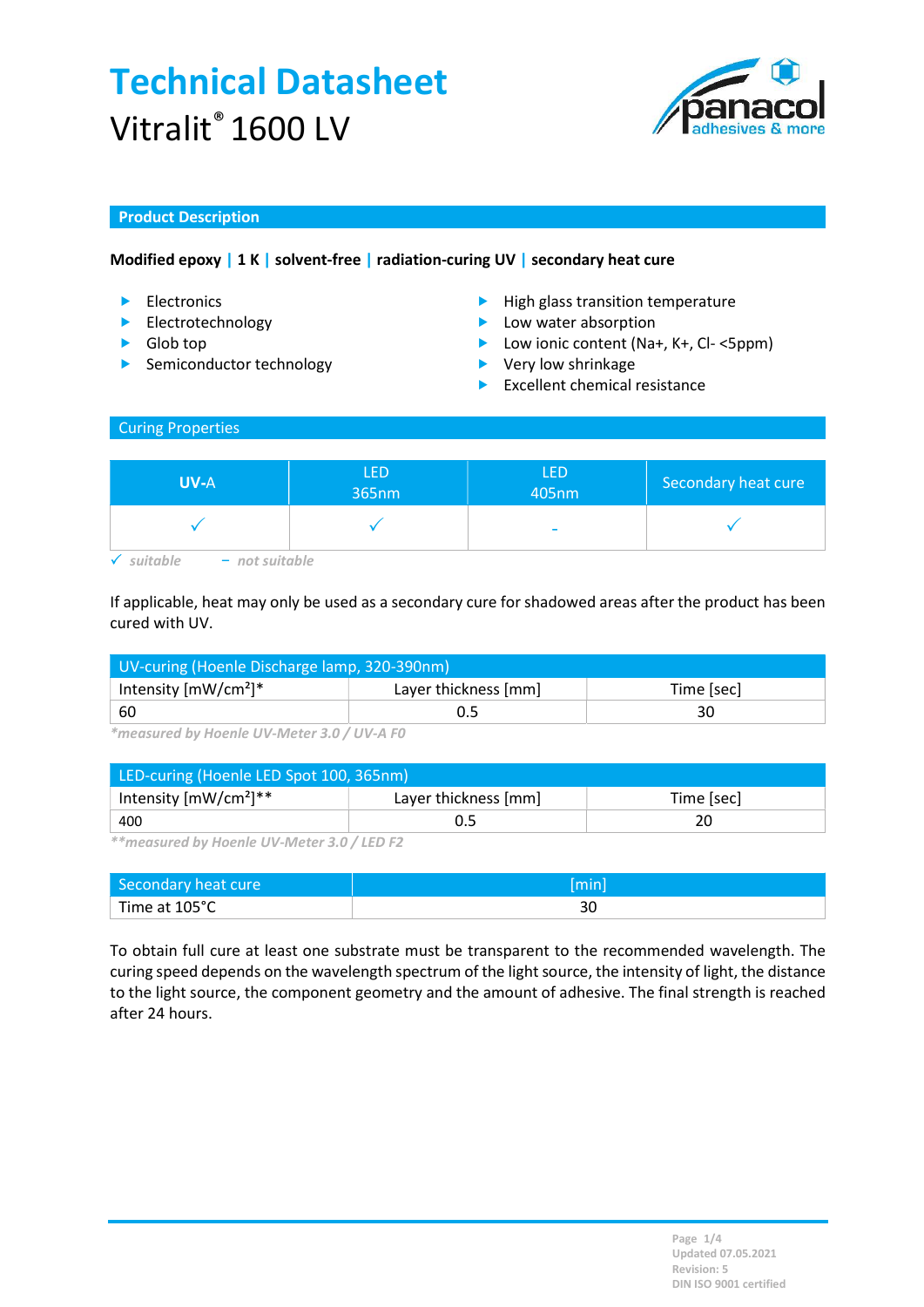

| <b>Technical Data</b>                                           |                 |
|-----------------------------------------------------------------|-----------------|
|                                                                 |                 |
| Resin                                                           | Epoxid          |
| Appearance                                                      | Grey            |
| Filler                                                          | Quartz          |
| Filler - weight [%]                                             | 52              |
| Particle size D95 [µm]                                          | 32 <sub>2</sub> |
| <b>Uncured Material</b>                                         |                 |
| Viscosity [mPas] (Brookfield LVT, 25 °C, Sp. 4/30 rpm)          | $5,000 - 6,000$ |
| PE-Norm 001                                                     |                 |
| Viscosity [mPas] (Kinexus Rheometer, 25 °C, 10s <sup>-1</sup> ) | $3,000 - 5,000$ |
| PE-Norm 064                                                     |                 |
| Thixotropic index [1/10]<br>PE-Norm 064                         | >1.1            |
| Density $[g/cm^3]$                                              |                 |
| PE-Norm 004                                                     | $1.4 - 1.6$     |
| Flash point [°C]                                                |                 |
| PE-Norm 050                                                     | >100            |
| Refractive index [nD20]                                         |                 |
| PE-Norm 018                                                     | 1.4936          |
| Working time [h]                                                |                 |
| @ room temperature                                              | 8               |
|                                                                 |                 |
| <b>Cured Material</b><br>Hardness shore D                       |                 |
| PE-Norm 006                                                     | $83 - 93$       |
| Temperature resistance [°C]                                     |                 |
|                                                                 |                 |
|                                                                 | $-40 - 180$     |
| PE-Norm 059                                                     |                 |
| Shrinkage [%]<br>PE-Norm 031                                    | $<$ 1           |
| Water absorption [%]                                            |                 |
| PE-Norm 016                                                     | $\leq$ 1        |
|                                                                 |                 |
| Glass transition temperature - DSC [°C]                         | $150 - 180$     |
| PE-Norm 009                                                     |                 |
| Coefficient of thermal expansion [ppm/K] below Tg               | <40             |
| PE-Norm 017                                                     |                 |
| Coefficient of thermal expansion [ppm/K] above Tg               | $120 - 200$     |
| PE-Norm 017                                                     |                 |
| Thermal conductivity [W/m*K]                                    | $\leq$ 1        |
| PE-Norm 062                                                     |                 |
| Thermal conductivity [W/m*K]                                    | $2$             |
| PE-Norm 054                                                     |                 |
| Dielectric constant [10kHz]                                     | $1 - 4$         |
| IEC 63631-2-1<br>Dielectric strength [kV/mm]                    | $30 - 40$       |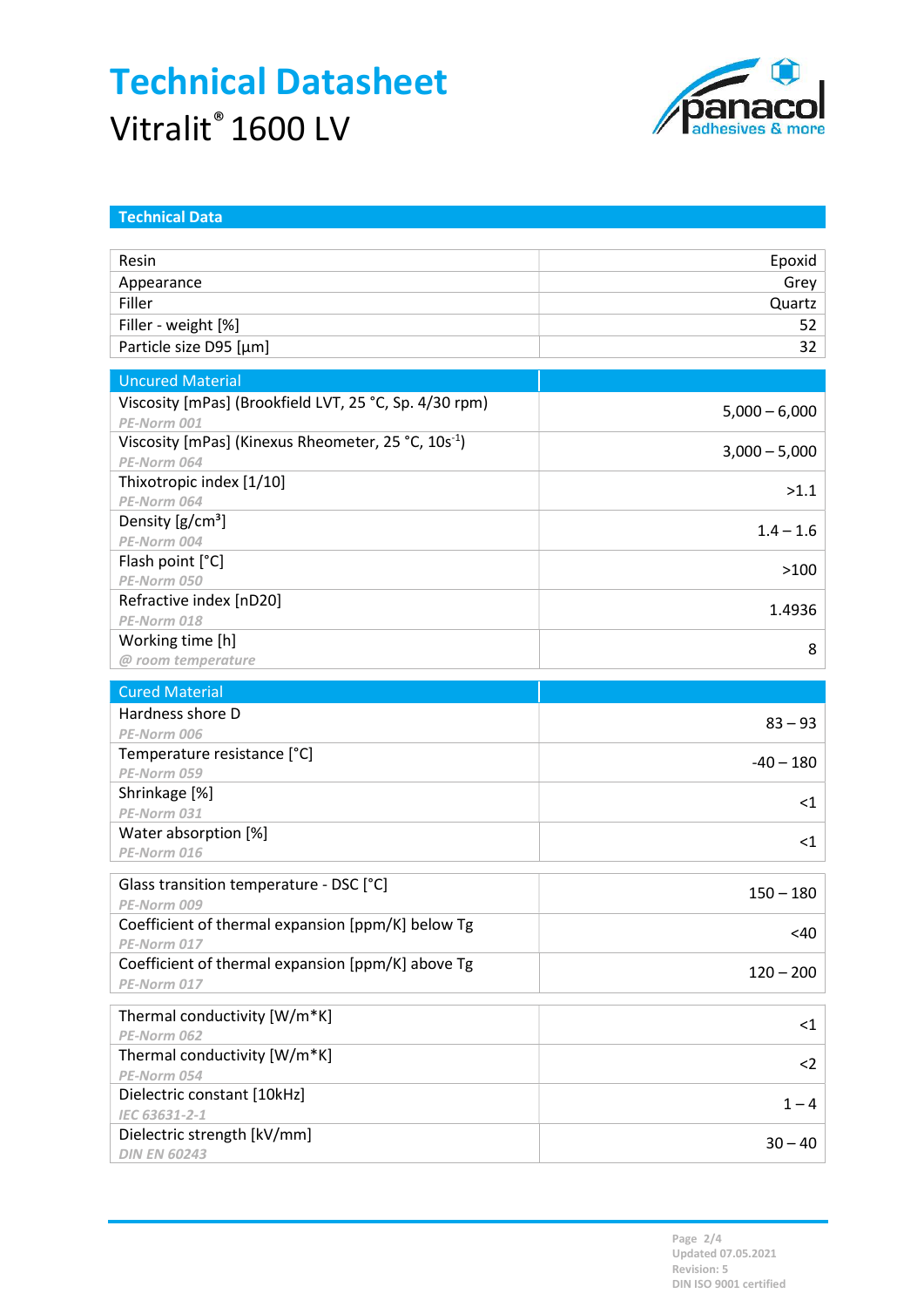

| Young's modulus - Tensile test [MPa]<br>$60mW/cm2$ , 30sec, Fe spectra + 30min, 105°C<br>PE-Norm 056 | $7,900 - 8,500$ |
|------------------------------------------------------------------------------------------------------|-----------------|
| Tensile strength [MPa]<br>$60mW/cm^2$ , 30sec, Fe spectra + 30min, 105°C<br>PE-Norm 014              | $35 - 40$       |
| Elongation at break [%]<br>$60$ mW/cm <sup>2</sup> , 30sec, Fe spectra + 30min, 105°C<br>PE-Norm 014 |                 |

## Transport/Storage/Shelf Life

| Package type      | <b>Transport</b>                | Storage         | Shelf life*                                    |
|-------------------|---------------------------------|-----------------|------------------------------------------------|
| Syringe/Cartridge | -20°C                           | $-20^{\circ}$ C | At delivery<br>min. 6 months<br>max. 12 months |
| Other packages    | $0^{\circ}$ C – 10 $^{\circ}$ C |                 |                                                |

\*Store in original, unopened containers!

#### Instructions for use

#### Surface preparation

The surfaces to be bonded should be free of dust, oil, grease, mold release, or other contaminants in order to obtain an optimal and reproducible bond. For cleaning we recommend the cleaner IP® from Panacol, or a solution of Isopropyl Alcohol at 90% or higher concentration. Substrates with low surface energy (e.g. polyethylene, polypropylene) must be pretreated in order to achieve sufficient adhesion.

#### Application

Our products are supplied ready to use. Depending on the packaging, our adhesives may be dispensed by hand directly from the package, or they can be applied using dispensing systems and automation that is compatible with light-curable adhesive chemistry. Vitralit® adhesives can begin to cure slowly in daylight and with longer term exposure under indoor lighting. We therefore recommend that adhesive exposure to ambient light must be kept to a minimum. Fluid lines and dispense tips must be 100% light blocking. For assistance with dispensing options, please contact our Application Engineering department. Adhesive and substrate should not be cold for proper bonding. They must be allowed to warm to room temperature prior to processing. After dispensing the adhesive, bonding of the parts should be done promptly. It is recommended that curing stations be equipped with air exhaust systems to evacuate vapors and heat generated during the curing process. After curing, the adhesive must be allowed to cool to ambient temperature before testing the product's performance. For safety information refer to our Material Safety Data Sheet (MSDS).